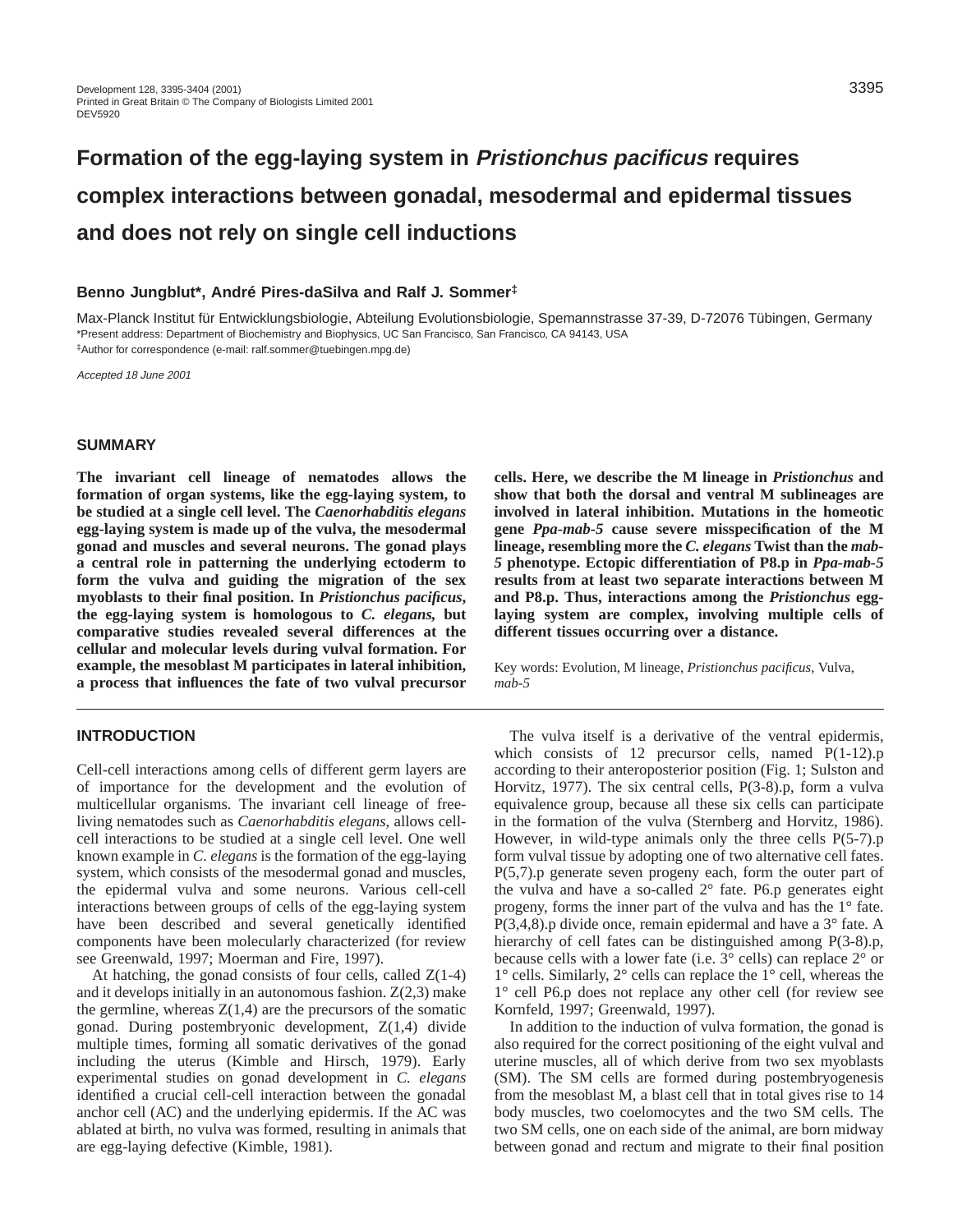**Fig. 1.** Evolutionary variations in vulval cell fate specification between *C. elegans* and *P. pacificus* (A) and a schematic summary of the multiple guidance mechanisms for sex myoblast migration in *C. elegans* (B). (A) During the L1 stage in *C. elegans*, the 12 ventral epidermal cells P(1-12).p are equally distributed between pharynx and rectum.  $P(1,2,9-11)$ . p fuse with the hypodermal syncytium *hyp7* (F, white ovals). P(3-8).p form the vulva equivalence group and adopt one of three alternative cell fates. P6.p has a  $1^{\circ}$  fate (blue oval), and P(5,7).p have a  $2^{\circ}$  fate (red ovals).  $P(3,4,8)$ .p have a  $3^{\circ}$  fate and remain epidermal (yellow ovals). The anchor cell (AC, green circle) provides an inductive signal for vulva formation. In *P. pacificus*, P(1-4,9-11).p die by programmed cell death. P6.p and P(5,7).p have a 1° and 2° fate, respectively. P8.p has a 4° fate (black oval) and remains epidermal. Vulva induction is provided by several cells of the somatic gonad (green ellipse). (B) The SM cells are born midway between gonad and rectum and migrate anteriorly. A gonad-independent mechanism (blue arrow) guides the SMs to an anterior position. Precise positioning around the center of the gonad and vulva requires a gonadal attraction that involves an FGF-like molecule encoded by the *egl-17* gene. *egl-17* is expressed in several cells of the somatic gonad, the dorsal uterine precursors (DU), the ventral uterine precursors (VU) and the AC, but also in P6.p. A third signal influencing SM position is a gonaddependent repulsion (pink bar). Repulsion has been identified in *egl-17* mutants, in which the SM cells stay in the posterior region rather than migrating to the central body region by the gonad-independent mechanism. The precise role of gonad repulsion is unknown.

in the center of the animal (Fig. 1B). After migration, both SM cells divide and form a total of 16 progeny, eight vulval and uterine muscles, respectively. SM migration in *C. elegans* hermaphrodites is controlled by multiple guidance mechanisms (Stern and Horvitz, 1991; DeVore et al., 1995; Burdine et al., 1998; Branda and Stern, 2000). A gonad-independent mechanism propels the SM cells anteriorly to a broad range of positions near the center of the animal. However, their precise final position flanking the center of the gonad depends on a gonad-dependent attraction. Thus, the gonad induces cell fate specification of epidermal cells to form vulva and also guides the SM cells to a precise position, thereby organizing the core of the egg-laying system.

Two different molecular pathways are defined to control the cell-cell interactions of the gonad with other tissues. The AC expresses an EGF-like protein encoded by the gene *lin-3*, which constitutes the signal for vulva induction (Hill and Sternberg, 1992). Within the VPCs, this signal is transmitted via an EGFR/RAS/MAPK signaling (Kornfeld, 1997). The anterior migration of the SM cells requires EGL-17, an FGFlike protein (Burdine et al., 1997) that is expressed in several cells of the somatic gonad (Branda and Stern, 2000). For the proper formation of the complete egg-laying system, additional reciprocal signaling between the gonad, the SMs and the vulva



are required. Once P6.p has been specified to adopt the 1° fate, some of its descendants express the LIN-3 protein themselves and induce a particular cell fate in the uterus (Chang et al., 1999; Newman et al., 2000). Furthermore, P6.p expresses EGL-17 and contributes to the correct alignment of the SM cells (Burdine et al., 1998). Taken together, reciprocal signaling between cells and tissues of different germ layers are required for organogenesis of the egg-laying system.

Cell fate specification and organogenesis can be studied in several free-living nematodes providing insight into the evolution of complex developmental structures (for review see Sommer, 2000). One particularly attractive system for evolutionary studies is the development of the vulva. At the cellular level, multiple differences in cell fate specification and cell-cell interactions have been identified between various nematode species (Fig. 1A) (Sommer, 1997a; Sommer, 2000). Furthermore, detailed genetic and molecular studies in *Pristionchus pacificus* indicated that even if the cells forming the vulva are homologous, multiple changes can occur at the genetic and molecular levels. For example, the homeotic genes *lin-39* and *mab-5* or the *even-skipped* homolog *vab-7* have different functions during vulva formation in *P. pacificus* and *C. elegans* (Eizinger and Sommer, 1997; Sommer et al., 1998; Jungblut and Sommer, 1998; Jungblut and Sommer, 2001).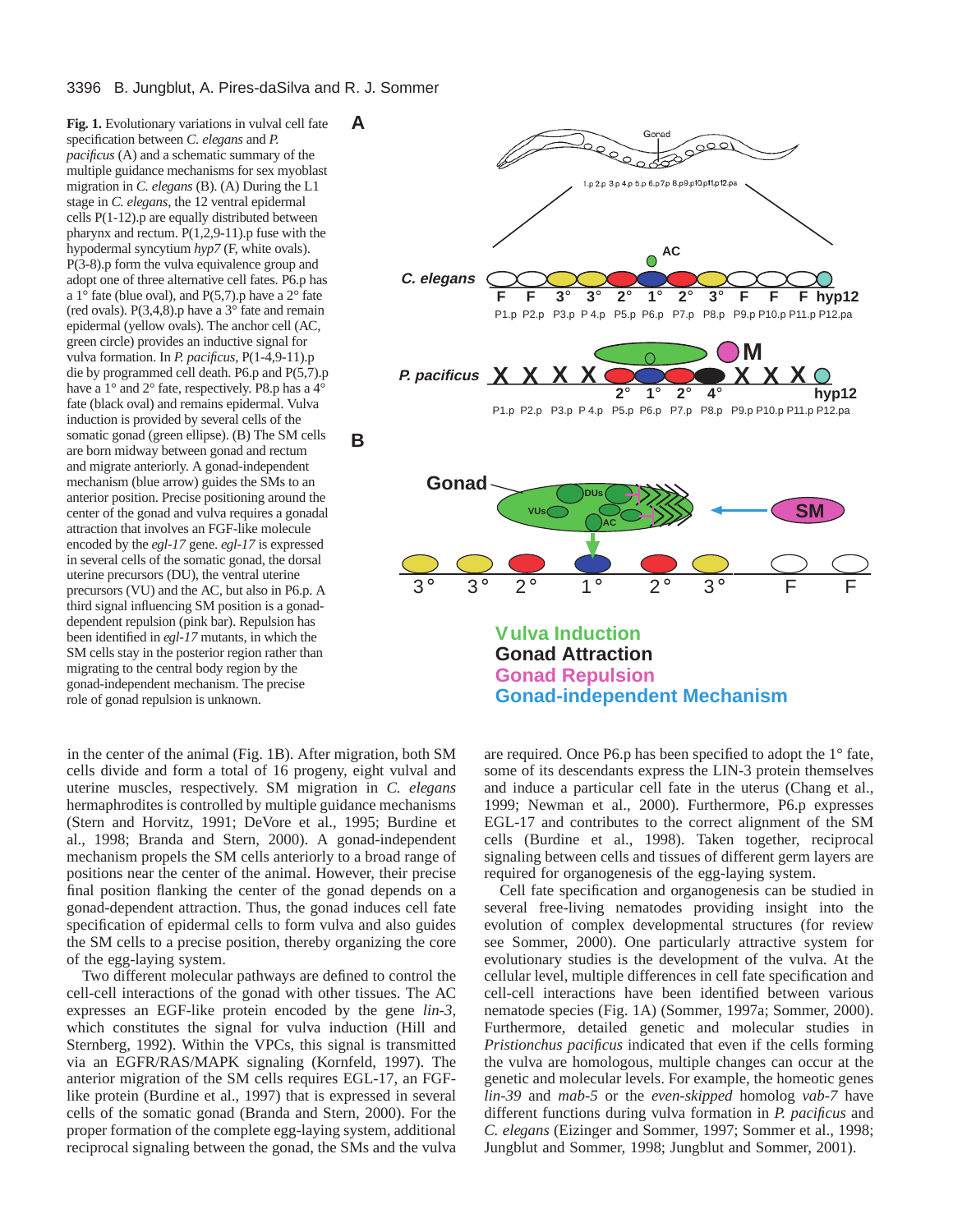In particular, four important differences have been identified between vulva development in *P. pacificus* and *C. elegans*. First, non-vulval cells in the anterior and posterior body region fuse with the surrounding hypodermis in *C. elegans*, but die of programmed cell death in *P. pacificus* (Fig. 1A) (Eizinger and Sommer, 1997). Second, vulva induction relies on a continuous interaction between several cells of the somatic gonad and the vulval precursor cells (VPCs) rather than an interaction of the single AC, as in *C. elegans* (Sigrist and Sommer, 1999). Third, P8.p represents a novel cell type in *P. pacificus* and is involved in multiple cell-cell interactions during vulva formation, not known in *C. elegans* or other nematodes (Jungblut and Sommer, 2000). For instance, P8.p inhibits P5.p and P7.p to adopt the 1° cell fate, a process called 'lateral inhibition'. Additional experiments also indicated that the mesoblast M is involved in lateral inhibition and that P8.p and M interact to inhibit the fate of both VPCs (Jungblut and Sommer, 2000). In contrast, no interaction between the P8.p and the M cell has been observed in *C. elegans*.

We describe the cell lineage of the mesoblast M in *P. pacificus* and determine which cells of the M lineage interact with the VPCs in *P. pacificus*. We show that the mesoblast M has an identical cell lineage to that in *C. elegans*. Lateral inhibition of P(5,7).p requires cells of both major M sublineages, the dorsal and ventral lineage, respectively. In *Ppa-mab-5* mutants, the complete M lineage is misspecified. The first two cell divisions occur along a longitudinal axis instead of the dorsoventral and the left/right division axes, resembling a phenotype known for mutations in the *C. elegans* Twist gene. Furthermore, no proper sex myoblasts are formed in *Ppa-mab-5* mutant animals, causing a strong egg-laying defect. In contrast, *mab-5* mutants in *C. elegans* form normal SM cells indicating yet another difference between *Ppa-*MAB-5 and *Cel*-MAB-5 function. Finally, the ectopic differentiation of P8.p in *Ppa-mab-5* mutants depends on the misspecification of the M lineage and requires at least one inhibitory and one inductive interaction, both of which might be neomorphic.

## **MATERIALS AND METHODS**

#### **Strains and cultures**

All experiments were carried out using the laboratory strain *P. pacificus* PS312, which is a derivative of a wild isolate from Pasadena, California, USA (Sommer et al., 1996). Worms were grown on *E. coli* OP50 as described elsewhere (Sommer et al., 1996).

#### **Cell ablation experiments**

Cell ablation experiments were carried out using standard techniques described for *C. elegans* (Epstein and Shakes, 1995) and using a 'Laser Science' dye laser of the type described previously (Avery and Horvitz, 1987). Animals were picked into M9 buffer placed on a pad of 5% agar in water containing 10 mM sodium azide as anaesthetic.

#### **Cell lineage characters and cell fate terminology**

The different cell fates of the VPCs are distinguished using the terminology 1°, 2°, 3° and 4° for cell fates, and T (transverse), L (longitudinal), N (non-dividing) and O (oblique) for cell division patterns (Sommer and Sternberg, 1995; Sommer and Sternberg, 1996). During normal development, P6.p has the 1° fate and generates six progeny with the cell division pattern TNNT. The two 'N' cells (P6.pap and P6.ppa), which do not divide (in contrast to *C. elegans*), attach to the AC.  $P(5,7)$ .p have a  $2^{\circ}$  fate and generate seven progeny

each, with a cell division pattern LLLN (for P5.p). After ablation of other VPCs, an isolated 1° and an isolated 2° cell can be distinguished from one another by several cell lineage characteristics. In the intermediate four-cell stage (after two rounds of cell divisions of a VPC) of a 1° cell, the AC moves between the two central cells P6.pap and P6.ppa. In the final six-cell stage, the cells are located symmetrically around the AC. In the four-cell stage of a 2° cell, the AC does not move between the central Pn.pxx cells. When the invagination is formed, the distribution of the seven progeny is asymmetric and variable with respect to the AC. VPCs that remain epidermal in the absence of vulva induction were designated as 3°. The fate of P8.p was designated as 4° based on the finding that this cell loses its competence to form vulval tissue during early larval development (Jungblut and Sommer, 2000).

#### **Coelomocyte staining**

Coelomocytes were stained using rhodamine injections. J2 and J3 stage animals were injected into the pseudocoelomic space with rhodamine dextran (Sigma – Cat. No R-8881). 6-8 hours later, the number of coelomocytes was scored using fluorescence miscroscopy.

## **RESULTS**

#### **Background**

Vulva development in *P. pacificus* differs from *C. elegans* with respect to several aspects of cell fate specification. First, several cells of the somatic gonad are involved in vulva induction in *P. pacificus* (Sigrist and Sommer, 1999), whereas induction in *C. elegans* relies on a signal from the single AC (Kimble, 1981). Second, new types of cell-cell interactions among the VPCs occur during vulva formation in *P. pacificus*, which also involves the mesoblast M (Jungblut and Sommer, 2000). Specifically, *P. pacificus* P8.p represents a new ventral epidermal cell type and is involved in two novel interactions, negative signaling and lateral inhibition, respectively.

Negative signaling by P8.p refers to the observation that VPCs can differentiate and form vulva-like tissue after both  $Z(1,4)$  and P8.p are ablated together. 18% of the VPCs differentiated in this experiment, whereas after  $Z(1,4)$  ablation no vulva differentiation was observed. Thus, P8.p in *P. pacificus* provides a negative signal that antagonizes inappropriate vulva differentiation (Jungblut and Sommer, 2000).

Lateral inhibition refers to the observation that P5.p and P7.p, but not P6.p, are unable to adopt the 1° cell fate in the presence of P8.p after the ablation of other VPCs (Jungblut and Sommer, 2000). For example, if P(6,7).p are ablated at hatching, P5.p has a 2° fate in the majority of ablated animals (Table 1A). In contrast, if P(6-8).p are ablated, P5.p predominantly adopts the 1° fate (Jungblut and Sommer, 2000). Further experiments had indicated that lateral inhibition was mediated by the M cell lineage. After ablation of P(6,7).p and M, P5.p had a 1° fate in the presence of P8.p indicating for the first time that an interaction between a Pn.p cell and the M cell influences vulval fate specification (Table 1B) (Jungblut and Sommer, 2000). Further evidence for an interaction between Pn.p cells and the M lineage came from the observation that the ectopic differentiation of P8.p in *Ppa-mab-5* mutants was dependent on a signal from the M lineage. In unablated *Ppa-mab-5(tu74)* mutant animals, P8.p differentiates in 80% of the animals. If M was ablated at hatching, differentiation of P8.p was strongly reduced (Jungblut and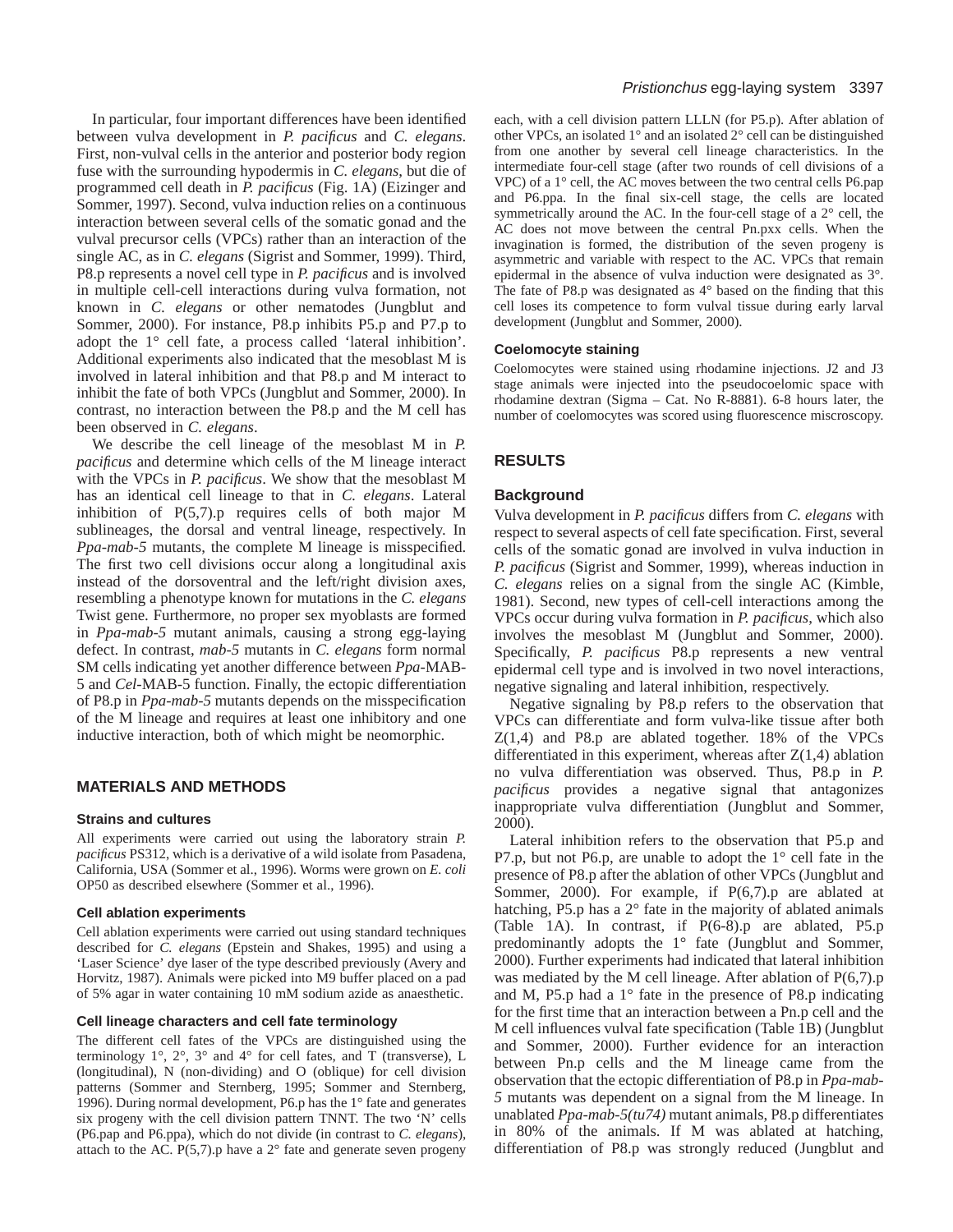|             |                                                | Time<br>(after |             |      |      |             | No. animals    |
|-------------|------------------------------------------------|----------------|-------------|------|------|-------------|----------------|
|             | Cells ablated                                  | hatching)      | P5.p        | P6.p | P7.p | P8.p        | (frequency)    |
| A           | $P(6,7)$ .p                                    | $0 - 1$        | $2^{\circ}$ |      |      | $4^{\circ}$ | 34/45 (76%)    |
|             |                                                |                | $1^{\circ}$ |      |      | $4^\circ$   | 8/45 (18%)     |
|             |                                                |                | $1^{\circ}$ |      |      | $2^{\circ}$ | 2/45(4%)       |
|             |                                                |                | $3^\circ$   |      |      | $4^\circ$   | 1/45(2%)       |
| В           | $P(6,7)$ .p                                    | $0 - 1$        | $1^{\circ}$ |      |      | $4^\circ$   | $10/12(84%)$ * |
|             | M                                              | $0 - 1$        | $1^{\circ}$ |      |      | $2^{\circ}$ | $1/12(8\%)*$   |
|             |                                                |                | $2^{\circ}$ |      |      | $4^\circ$   | $1/12(8\%)*$   |
| $\mathbf C$ | $P(6,7)$ .p                                    | $0 - 1$        | $1^{\circ}$ |      |      | $4^\circ$   | $8/13(61\%)$   |
|             | M.v                                            | $8-9$          | $1^{\circ}$ |      |      | $2^{\circ}$ | 1/13(8%)       |
|             |                                                |                | $2^{\circ}$ |      |      | $4^\circ$   | $4/13(31\%)$   |
| D           | $P(6,7)$ .p                                    | $0 - 1$        | $1^{\circ}$ |      |      | $4^\circ$   | 7/18(39%)      |
|             | M.d                                            | 8-9            | $1^{\circ}$ |      |      | $2^{\circ}$ | 4/18(22%)      |
|             |                                                |                | $2^{\circ}$ |      |      | $4^\circ$   | 6/18(33%)      |
|             |                                                |                | $2^{\circ}$ |      |      | $2^{\circ}$ | 1/18(6%)       |
| E           | $P(6,7)$ .p                                    | $0 - 1$        | $1^{\circ}$ |      |      | $4^\circ$   | 9/13(69%)      |
|             | <b>SM</b>                                      | $17 - 18$      | $2^{\circ}$ |      |      | $4^\circ$   | $4/13(31\%)$   |
|             | *Contains data from Jungblut and Sommer, 2000. |                |             |      |      |             |                |

**Table 1. Ablation of the M lineage and its effect on lateral inhibition of P5.p**

Sommer, 2000). Taken together, these results suggested the importance of interactions between the M lineage and the Pn.p cells, in particular P8.p.

## **The M lineage in P. pacificus is identical to C. elegans**

To study the interactions between the M lineage and the Pn.p cells in more detail, we first had to

carry out cell lineage analysis of the M cell in *P. pacificus* using Nomarski microscopy. No lineage differences were observed between *P. pacificus* and *C. elegans*. The M cell divides first along the dorsoventral axis, followed by a leftright division of the two daughter cells (Figs 2, 4A,C,E,F). 10 hours after hatching, these four descendants of M form the muscle precursors in the four muscle quandrants.

Within the next few hours, the Md/v,l/r cells divide again giving rise to 14 body muscles, two coelomocytes and two SM cells. Rhodamine dextran staining revealed that *P. pacificus* has a total of six coelomocytes (Fig. 4G). Thus, *P. pacificus* forms four coelomocytes during embryogenesis and two during postembryogenesis, like *C. elegans*. The two SM cells are born 18 hours after hatching, shortly before the AC is generated. At that time, the SM cells are located in the posterior body region behind P8.p

(Figs 3A, 4C). Subsequently, they migrate towards the central body region and arrive at the position of the future vulva about 26 hours after hatching (Fig. 4F). Both SM cells start to divide 31 hours after hatching when the VPCs have already divided twice. Three rounds of cell divisions follow in a short time period, resulting in a pattern of vulval and uterine muscles similar to *C. elegans* (Fig. 2). Thus, the complete M cell lineage is identical in both nematodes. This observation is in agreement with the vulval cell lineages in *C. elegans* and *P. pacificus*, which also show only minor differences (Sommer and Sternberg, 1996). In contrast, other comparative studies revealed important lineage differences. For example, Sternberg and Horvitz (Sternberg and Horvitz, 1982) studied the M lineage in *Panagrellus redivivus* and observed programmed cell death of some of the intermediate precursor cells that form body muscles in *P. pacificus* and *C. elegans*. The vulval cell lineages between different species of the Rhabditidae, like *Mesorhabditis* or *Oscheius*, also revealed substantial lineage alterations (Sommer and Sternberg, 1994; Sommer and Sternberg, 1995).

# **Lateral inhibition of P(5,7).p requires multiple cells of the M lineage**

One novel cell-cell interaction during vulva development in *P. pacificus* that is absent in *C. elegans* is lateral inhibition, which describes the influence of P8.p on the cell fate decision of P(5,7).p upon gonadal signaling (Table 1A) (Jungblut and Sommer, 2000). Previous experiments indicated the involvement of the M lineage in lateral inhibition (Table 1B). However, in all cell ablation experiments, the M cell itself was ablated immediately after hatching (Jungblut and Sommer, 2000). To study if the influence of the M lineage on lateral



<sup>o</sup> finish of SM migration  $\triangle$  first VPC division AC birth

**Fig. 2.** M lineage analysis in *P. pacificus* hermaphrodites. Divisions are anterior-posterior unless otherwise indicated. bm, body muscles; cc, coelomocytes; d, dorsal; v, ventral; l, left; r, right; a, anterior; p, posterior. See text for details.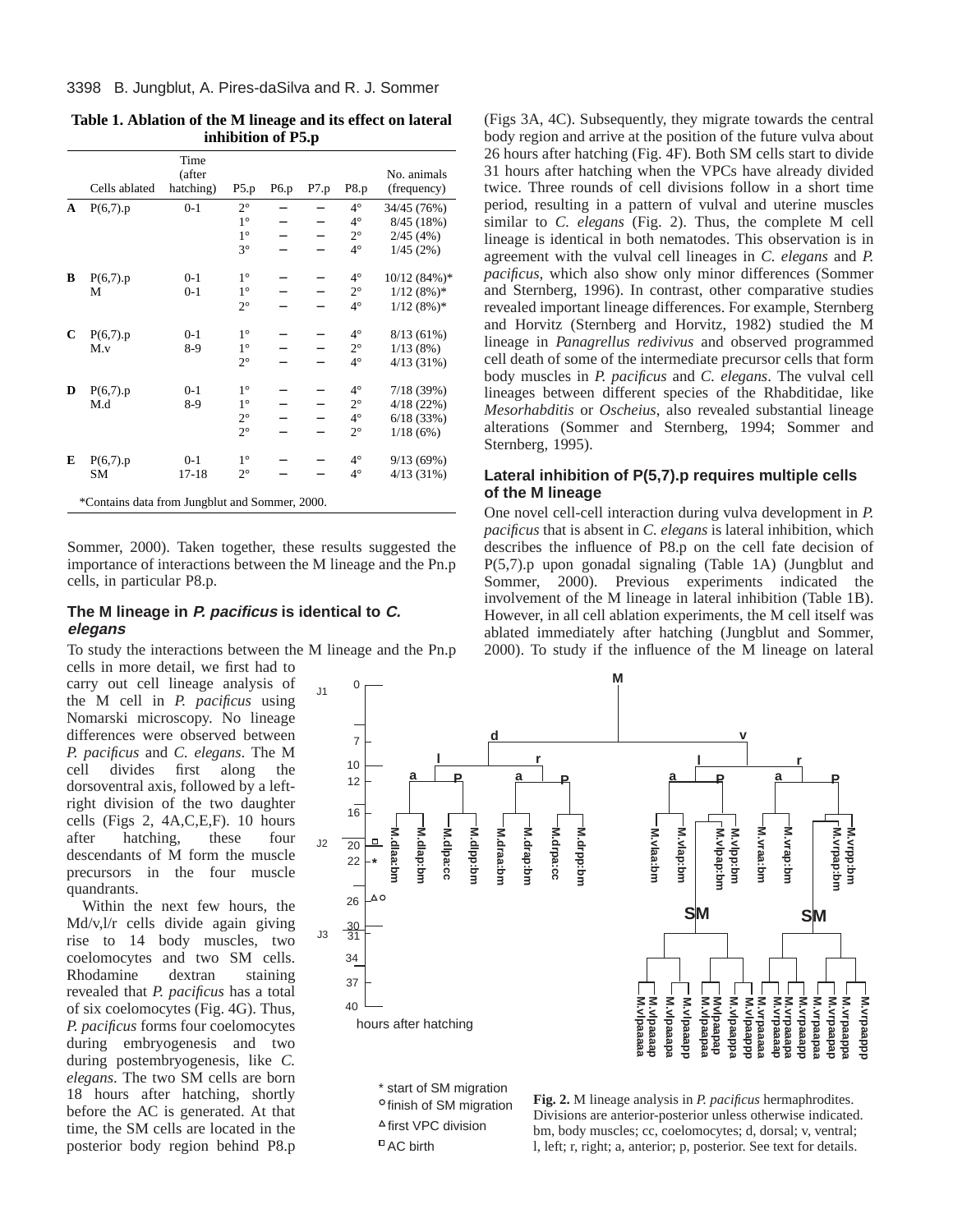**Fig. 3.** Effects of gonad ablations on SM positioning in *P. pacificus* wild-type hermaphrodites. Z(1,4) were ablated at hatching. Each arrow represents the position of a single SM. SM position was scored with respect to the position of the remnants of the gonad and the position of P8.p. The position of P(5-7).p cannot be taken as a representative landmark, as these cells migrate slightly towards the posterior after gonad ablation.



inhibition is the result of a single mesodermal cell interacting with the VPCs, we ablated different M sublineages and P(6,7).p simultaneously and analyzed the presence or absence of lateral inhibition.

Our experiments show that lateral inhibition requires multiple cells of the M lineage, which derive from the two major M sublineages. When we ablated P(6,7).p and M.v or M.d, P5.p had a 1° fate in the majority of cases. Specifically, P5.p had a 1° fate in 69% and 61% of the animals (Table 1C,D). Thus, ablation of either the ventral or the dorsal M sublineage results in the elimination of lateral inhibition. These results indicate that lateral inhibition requires multiple cells and cell types of the M lineage. For example, the interaction involves the sex myoblasts as indicated by the ablation of only the SM cells (Table 1E). However, it is not restricted to the SM cells because the ablation of M.d has a similar effect (Table 1D). Together, these data suggest that the signal acts over a distance and probably in a quantitative manner.

# **P. pacificus SM migration depends on a gonadal signal**

A *C. elegans* cell-cell interaction that involves multiple cells of various sublineages is the anterior migration of the SM cells. Several guidance mechanisms are involved in this process in *C. elegans,* viz. a gonad-dependent attraction, a gonadindependent attraction and a gonad-dependent repulsion (Fig. 1B) (Stern and Horvitz, 1991; DeVore et al., 1995; Burdine et al., 1998; Branda and Stern, 2000). If the somatic gonad is ablated in *C. elegans*, the SM cells are no longer correctly positioned in the center of the gonad. However, the SM cells still migrate anteriorly, indicating that this movement is guided by a gonad-independent attraction. The analysis of *egl-17* mutants revealed the existence of yet another gonad-dependent signal affecting SM migration. In *egl-17* mutants, the SM cells stay in the posterior body region indicating that under these mutant conditions, the gonad repels the SM cells (Stern and Horvitz, 1991). It is unknown, how the gonad-independent and the gonad-dependent attraction dominate over the gonaddependent repulsion under wild-type conditions.

We sought to determine if SM migration in *P. pacificus* also relies on a gonad-dependent guidance mechanism and therefore, ablated  $Z(1,4)$  in wild-type animals at hatching. SM cell position is variable after gonad ablation, as in *C. elegans* (Fig. 3). Also, the SM cells divide and differentiate independently of their final position (Fig. 3). Most of the 24 SM cells studied after gonad ablation stopped migrating and started to differentiate in a region between P6.p and P7.p. Thus, the SM cells remain in a position slightly more posterior than in wild-type animals, a result that is qualitatively and quantitatively similar to observations in *C. elegans* (Thomas et al., 1990). Therefore, our results demonstrate that in wild-type animals SM migration in *P. pacificus* is influenced by a gonaddependent and a gonad-independent guidance mechanism.

## **Ppa-mab-5 mutants show various M lineage defects that resemble the C. elegans Twist and mab-5 phenotypes**

Previous studies indicated that the mesoblast M is misspecified in *Ppa-mab-5* mutants (Jungblut and Sommer, 2000). Given the M cell lineage analysis in *P. pacificus*, we sought to determine which cellular aspects of the M lineage are altered in *Ppa-mab-5* mutants. In *C. elegans*, the requirement of MAB-5 in M lineage patterning has been studied in detail (Kenyon, 1986; Harfe et al., 1998; Corsi et al., 2000; Liu and Fire, 2000). The *Cel-mab-5* mutant exhibits, (i) variable defects in the division planes during the first divisions of M, (ii) the absence of the M-derived coelomocytes and (iii) the transformation of some body-wall muscles and the coelomocytes into sex myoblast-like cells (Harfe et al., 1998; Liu and Fire, 2000; Corsi et al., 2000).

We analyzed the role of *Ppa-mab-5* in M lineage specification by studying the strong 'reduction-of-function' alleles *tu74* and *tu31* (Jungblut and Sommer, 1998). We found that strong reduction of *mab-5* function in *P. pacificus* causes strong early and late lineage defects in the M lineage, providing a pattern of similarities and differences with respect to the *Celmab-5* mutant. First, a strong lineage defect was seen in the first two divisions in the M lineage. In 35 of 36 analyzed *Ppamab-5* animals, M divided in the anteroposterior direction instead of a dorsoventral division (Table 2A). Also, the two daughters of M divided in the anterior-posterior direction instead of a left-right division in 35 out of 36 animals (Table 2A). As a result, the four descendants of M are in the right ventral quandrant in *Ppa-mab-5* mutants (Fig. 4B). This reversal of division axes in the early M divisions is rarely seen in *Cel-mab-5(lof)* mutants, but is known from mutants in *Celhlh-8*, the *C. elegans* Twist gene (Corsi et al., 2000).

The four descendants of M in *Ppa-mab-5* mutants divide irregularly during the next few hours. 22 hours after hatching (20°C), a group of 7-14 cells is formed, most of which are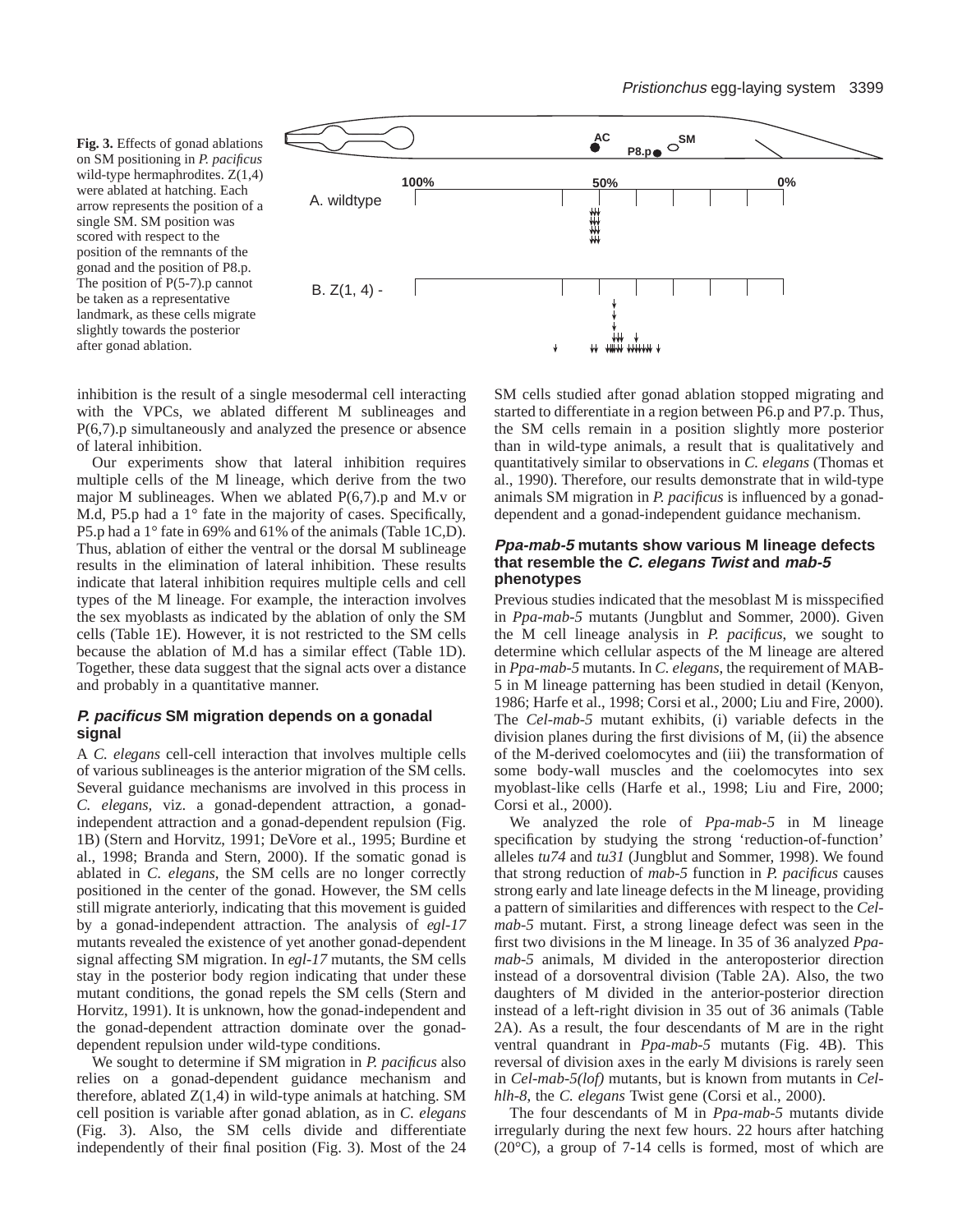**Fig. 4.** Nomarski photomicrographs of various stages of the M lineage and rhodamine dextran injected *P. pacificus* wild-type and *Ppa-mab-5* mutant animals. (A) Wild-type animal, 11 hours after hatching showing two of the four intermediate muscle precursors in the muscle quadrants. In this plane of focus, the ventral (M.vl) and dorsal (M.dl) cell in the left focal plane are visible. (B) *Ppa-mab-5* mutant animals, 11 hours after hatching, showing all four progeny of M in the ventral region on the right side of the animal after both divisions occurred longitudinally. (C) Wild-type animal 19 hours after hatching showing the four and five progeny of M.dl and M.vl, respectively. Note that similar muscle lineages exist on the right side of the animal. The SM cell (SM) is already morphologically distinct from its sisters. (D) *Ppamab-5* mutant animals 19 hours after hatching, showing a group of disorganized descendants of M. In this plane of focus, seven cells are visible (arrows) none of which has specific characters of SM-like or coelomocyte-like cells. (E) Wildtype animal 30 hours after hatching showing the AC and the progeny of P(5-7).p after two rounds of cell division. (F) The same animal in a left focal plane showing the



undivided SM cell in the region of the vulva. (G) Rhodamine dextran injected wild-type animal with six coelomocytes. (H) Rhodamine dextran injected *Ppa-mab-5* mutant animals, where the postembryonic coelomocytes are absent.

located in the right ventral quandrant of the animal (Table 2B) (Fig. 4D). These cells differ in shape and their division behaviour is variable so that the exact pattern varies between mutant animals. In wild-type animals, 18 progeny, including the SM cells and the coelomocytes, are formed at the corresponding stage (Figs 2, 4C).

To study if coelomocytes and SM cells are formed at all in *Ppa-mab-5* mutants we looked specifically for these two cell types at later stages of development. We found that only one out of 24 analyzed *Ppa-mab-5* animals had a SM cell in the central body, which formed vulval and uterine muscles later in development (Table 2C). In the other 23 animals, no SM-like cells where present in the central or the more posterior region. Thus, in contrast to *Cel-mab-5* animals, which show extra SMlike cells, SM cells are absent in *Ppa-mab-5* mutants. This observation also explains why *Ppa-mab-5* animals are egglaying defective, whereas *Cel-mab-5* animals are egg-laying positive. However, the egg-laying defect of *Ppa-mab-5* mutants is not as penetrant as the SM defect as only 13 of 23 animals that were shown by lineage analysis to lack SM cells were egglaying defective (Table 2C). Thus, *P. pacificus* hermaphrodites are, to a certain degree, able to lay eggs in the absence of functional vulval and uterine muscles. This result has been confirmed by ablating the M or SM cells in wild-type animals, which results in approximately 20% of animals that are egglaying positive (data not shown).

Though the SM cell phenotypes of *Ppa-mab-5* and *Celmab-5* mutants are different, both mutants have a similar coelomocyte phenotype. We counted the number of coelomocytes by rhodamine dextran injection of young mutant and wild-type animals. In 10 out of 11 wild-type animals (91%) six coelomocytes were observed, however only 12% had more than four coelomocytes in *Ppa-mab-5* mutant animals (Table 2D; Fig. 4G,H). Taken together, the misspecifation of the M lineage in *Ppa-mab-5* animals is much stronger than in *Celmab-5* mutants.

## **The M lineage influences P8.p differentiation in at least two distinct interactions in Ppa-mab-5 mutants**

Previous cell ablation studies showed that the ectopic differentiation of P8.p in *Ppa-mab-5* mutants relies on an induction by the M lineage. After ablation of Z(1,4) in *Ppa-*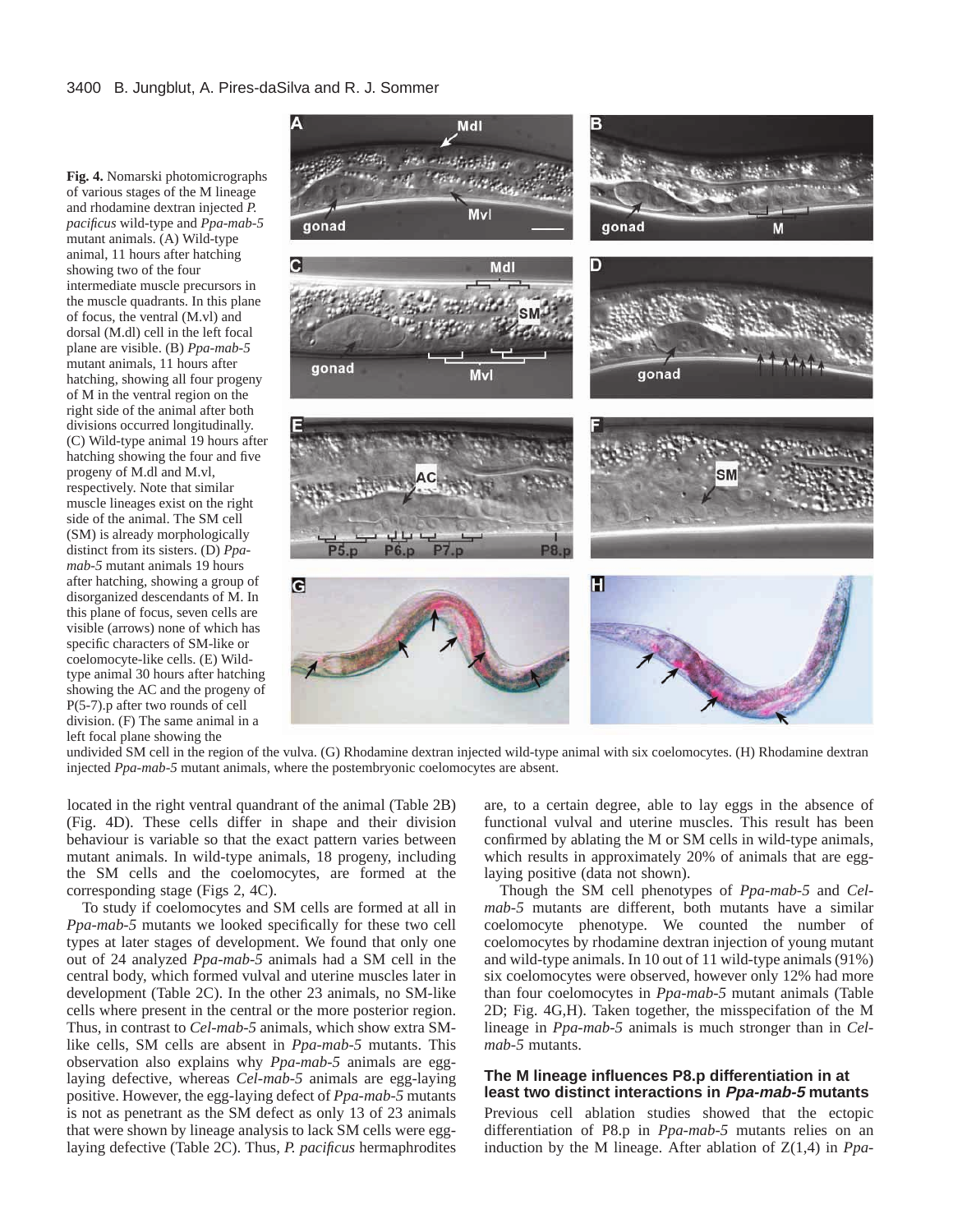|   |                                                   | Wild-type | $Ppa-mab-5(tu74)$ |  |  |  |  |  |
|---|---------------------------------------------------|-----------|-------------------|--|--|--|--|--|
| A | Early M division planes                           |           |                   |  |  |  |  |  |
|   | 1. division $d/v$                                 | 100%      | 3%                |  |  |  |  |  |
|   | 1. division a/p                                   | 0%        | 97%               |  |  |  |  |  |
|   | 2. division $1/r$                                 | 100%      | 3%                |  |  |  |  |  |
|   | 2. division $a/p$                                 | 0%        | 97%               |  |  |  |  |  |
|   | n                                                 | Many      | 36                |  |  |  |  |  |
| В | M lineage progeny 22 hours after hatching         |           |                   |  |  |  |  |  |
|   | 7                                                 | 0%        | 33%               |  |  |  |  |  |
|   | 8                                                 | 0%        | 13%               |  |  |  |  |  |
|   | 9                                                 | 0%        | 27%               |  |  |  |  |  |
|   | 10                                                | 0%        | 20%               |  |  |  |  |  |
|   | 14                                                | 0%        | 7%                |  |  |  |  |  |
|   | 18                                                | 100%      | 0%                |  |  |  |  |  |
|   | $\boldsymbol{n}$                                  | Many      | 15                |  |  |  |  |  |
| C | Number of SM cells per animal                     |           |                   |  |  |  |  |  |
|   | (at vulval 4-cell stage, 30 hours after hatching) |           |                   |  |  |  |  |  |
|   | $\boldsymbol{0}$                                  | 0%        | 98%               |  |  |  |  |  |
|   | 1                                                 | 0%        | 2%                |  |  |  |  |  |
|   | $\overline{c}$                                    | 100%      | 0%                |  |  |  |  |  |
|   | Egg-laying defective                              | 0%        | 54%               |  |  |  |  |  |
|   | $\boldsymbol{n}$                                  | Many      | 24                |  |  |  |  |  |
| D | Number of coelomocytes per animal                 |           |                   |  |  |  |  |  |
|   | 3                                                 | 0%        | 22%               |  |  |  |  |  |
|   | $\overline{4}$                                    | 0%        | 66%               |  |  |  |  |  |
|   | 5                                                 | 9%        | 6%                |  |  |  |  |  |
|   | 6                                                 | 91%       | 6%                |  |  |  |  |  |
|   | n                                                 | 11        | 18                |  |  |  |  |  |

**Table 2. M lineage defects in** *Ppa-mab-5(tu74)* **mutants**

**Table 3. Ablation of the M lineage in** *Ppa-mab-5(tu74)* **mutants and its effect on the ectopic differentiation of P8.p**

|   |               | Time          |             |             |             |             |                          |
|---|---------------|---------------|-------------|-------------|-------------|-------------|--------------------------|
|   |               | (hours after) |             |             |             |             | No. animals              |
|   | Cells ablated | hatching)     | P5.p        | P6.p        | P7.p        | P8.p        | (frequency)              |
| A | Unablated     |               | $2^{\circ}$ | $1^{\circ}$ | $2^{\circ}$ | D           | 19/25 (76%)*             |
|   |               |               | $2^{\circ}$ | $1^{\circ}$ | $2^{\circ}$ | $4^\circ$   | $5/25$ (20%)*            |
|   |               |               | $3^\circ$   | $2^{\circ}$ | $1^\circ$   | D           | $1/25$ (4%) <sup>*</sup> |
| B | М             | $0-1$         | $2^{\circ}$ | $1^{\circ}$ | $2^{\circ}$ | $4^{\circ}$ | 20/27 (74%)              |
|   |               |               | $2^{\circ}$ | $1^{\circ}$ | D           | $4^\circ$   | 1/27(4%)                 |
|   |               |               | $2^{\circ}$ | $1^{\circ}$ | $2^{\circ}$ | D           | 4/27(15%)                |
|   |               |               | $2^{\circ}$ | $1^{\circ}$ | $2^{\circ}$ | $2^{\circ}$ | 2/27(7%)                 |
| C | M.x           | $7 - 8$       | $2^{\circ}$ | $1^{\circ}$ | $2^{\circ}$ | $4^\circ$   | 20/20 (100%)             |
| D | $M$ .xx       | $12 - 13$     | $2^{\circ}$ | $1^{\circ}$ | $2^{\circ}$ | $4^\circ$   | 8/15(53%)                |
|   |               |               | $2^{\circ}$ | $1^{\circ}$ | $2^{\circ}$ | D           | 7/15(47%)                |
|   |               |               |             |             |             |             |                          |

\*Data from Jungblut and Sommer, 1998. The fate designation 'D' refers to Pn.p cells that differentiate ectopically. Cells with a 'D'-fate have a 2°-type or hybrid lineage and generate between six and eight progeny.

*mab-5* mutants, P8.p and P7.p were able to differentiate in a gonad-independent manner (Jungblut and Sommer, 1998; Jungblut and Sommer, 2000). However, the differentiation of P8.p decreased from 80% to 22% after the ablation of M at hatching in *Ppa-mab-5(tu74)* mutant animals (Table 3A,B; Jungblut and Sommer, 2000). Given the M lineage analysis in *P. pacificus* wild-type and the various M lineage defects in *Ppamab-5* animals, the question arises of which cells of the M lineage are involved in the ectopic induction of P8.p. To address this question, we ablated the M cell or all of its



**Fig. 5.** Model of the cell-cell interactions between the mesodermal and the epidermal parts of the egg-laying system in *P. pacificus* wildtype (A) and *Ppa-mab-5* mutant (B,C) animals. (A) In wild-type animals, several cells of the somatic gonad induce P(5-7).p to form vulval tissue in a continuous interaction. P8.p and the descendants of M, here indicated at the level of the intermediate precursors Md/v,l/r, influence the cell fate decision of  $P(5,7)$ .p upon gonadal signaling (lateral inhibition). Negative signaling by P8.p prevents the gonadindependent differentiation of P(5-7).p. (B) Cell-cell interaction during early development in *Ppa-mab-5* mutants. Early in larval development, the M cell itself inhibits the ectopic differentiation of P8.p. The inductive source for this differentiation remains unknown and might even be P8.p itself. (C) Cell-cell interactions during late development in *Ppa-mab-5* mutants. The gonad induces vulva formation, as in wild-type animals. The descendants of M induce the ectopic differentiation of P8.p. This interaction is most likely neomorphic.

descendants at various time points in development in *Ppa-mab-5(tu74)* animals.

Ablation experiments at different time points revealed that the M lineage provides at least two signals to P8.p, an inhibitory and an inductive signal. Surprisingly, P8.p differentiation was completely abolished when M.d and M.v were ablated 7-8 hours after hatching, which is shortly after the first division of M (Table 3C). In all 20 ablated animals, P8.p had an epidermal fate, which is in contrast to the result of M ablation at hatching ( $P < 0.027$ ,  $\chi^2$ -test; Table 3B,C). To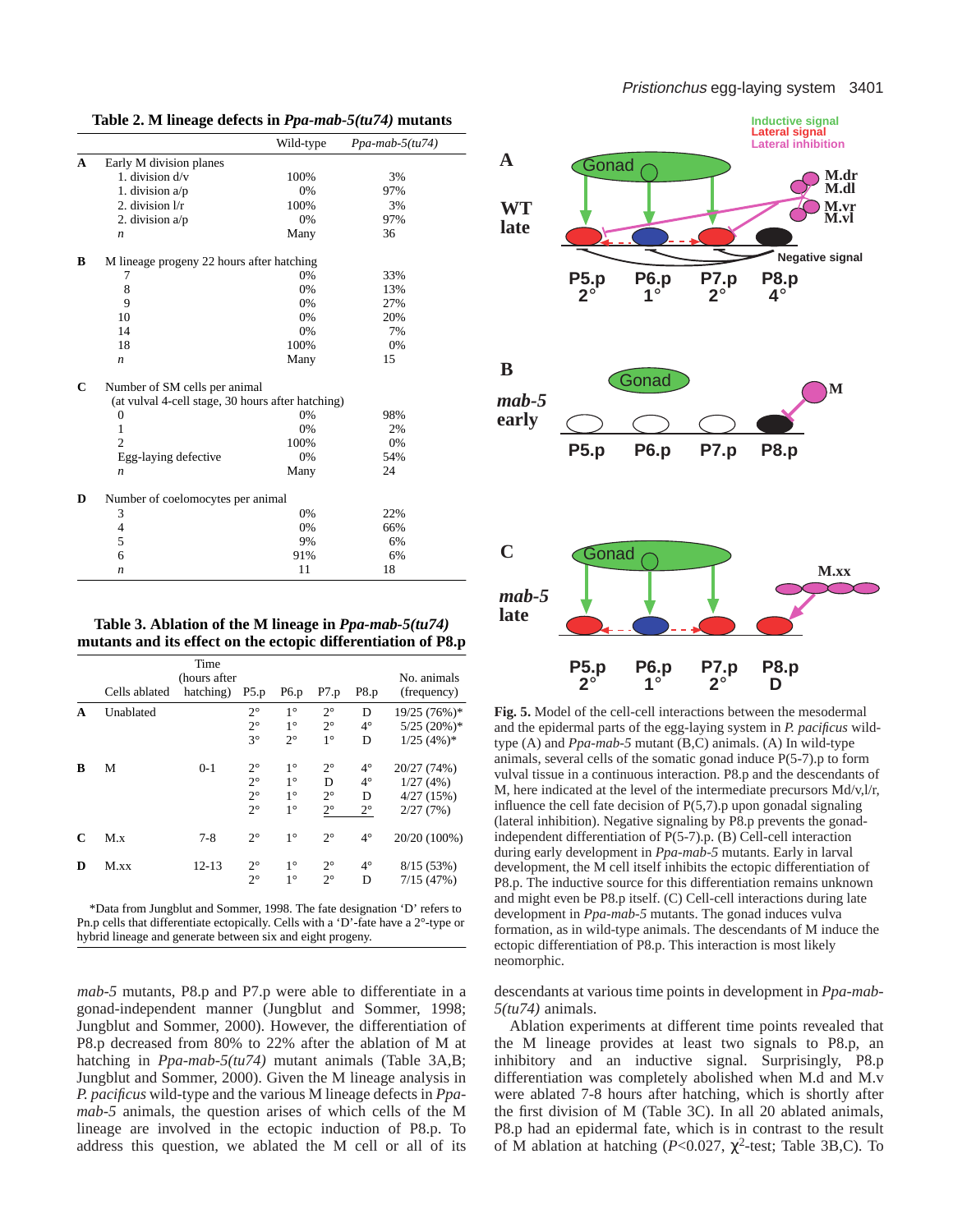confirm our previous results (Jungblut and Sommer, 2000), we repeated the original ablation experiment and again observed a differentiation of P8.p in approximately 20% of the animals (Table 3B). These results suggest that M inhibits vulval differentiation of P8.p in the first few hours after hatching in *Ppa-mab-5* mutants.

When we ablated the descendants of M later in development, we found that they provide an inductive signal for P8.p differentiation. After ablation of the four progeny of M, 12-13 hours after hatching, P8.p differentiation was observed in approximately 50% of the animals (Table 3D). Specifically, P8.p differentiated in seven out of 15 animals ( $P < 0.0006$ ,  $\chi^2$ test; Table 3C,D). These results suggest that the misspecified M lineage in *Ppa-mab-5* mutants provides an inhibitory signal early in development and an inductive signal later in vulva development. Most likely, several of the descendants of M are involved in this induction. However, as the exact cell lineage of M is misspecified and variable in these mutants, we were unable to assign inductive activity to single cells.

# **DISCUSSION**

The present work describes the cell lineage of the postembryonic mesoblast M and identifies complex interactions of the muscle lineages with other parts of the egglaying system, the mesodermal gonad and the epidermal vulva, respectively. Although the blast cells from which the individual parts of the egg-laying system are derived, are clearly homologous between *P. pacificus* and *C. elegans*, cellular and molecular functions and interactions have changed during evolution (Figs 1, 5). This study provides the basis for a more comprehensive understanding of the development of the egglaying apparatus in *P. pacificus* and the evolution of the structure between two related but distinct nematode species.

## **The evolution of cell fate specification and patterning mechanisms is uncoupled from the evolution of cell lineages**

Comparative cell lineages analysis has been carried out for vulva development and in part also for gonad development by studying more than 50 species of seven different nematode families (Sommer and Sternberg, 1994; Sommer and Sternberg, 1995; Sommer and Sternberg, 1996; Sommer, 1997b; Félix and Sternberg, 1997; Félix and Sternberg, 1998; Félix et al., 2000). These studies indicated that during the evolution of developmental processes, cell fate specification and patterning mechanisms are uncoupled from the evolution of the underlying cell lineages. Vulval cell lineages are constant in all studied species of the Diplogastridae (the family that *P. pacificus* belongs to; Sommer, 1997b) and also between most studied species of the Cephalobina (the family that *Panagrellus redivivus* belongs to; Félix et al., 2000). In contrast, species of the Rhabditidae, with *C. elegans* as the most prominent member, differ tremendously in their vulval cell lineage, whether or not vulva position differs between species (Sommer and Sternberg, 1994; Sommer and Sternberg, 1995). Irrespective of the vulval lineages however, the interactions among cells of different tissues evolved substantially between species of the same family. The best example for this are the various cellular mechanisms underlying vulva induction by the somatic gonad (Sommer, 2000).

In this study, we provide the complete M lineage from *P. pacificus* hermaphrodites. Surprisingly, the lineage is identical to *C. elegans* hermaphrodites, which also generate 14 body muscles, two coelomocytes and a total of 16 vulval and uterine muscles. Nonetheless, some of these cells play a role during vulval fate specification, a function unknown from *C. elegans*. The observed similarity of the M lineage between *P. pacificus* and *C. elegans* is in contrast to a previous study in *Panagrellus redivivus*. Sternberg and Horvitz (Sternberg and Horvitz, 1982) showed that females of *P. redivivus* generate only eight body muscles, two coelomocytes and 12 sex muscles. The reduced number of muscle progeny results from the programmed cell death of six intermediate precursor cells (Sternberg and Horvitz, 1982). It should be noted however, that there are only quantitative differences with respect to the number of cells generated, whereas the same cell types are formed by M in all three studied species.

## **The mesodermal lineage influences vulval cell fates by complex interactions involving multiple cells**

In *C. elegans*, interactions between different parts of the egglaying system can occur between single cells, as in the case of vulva induction by the gonadal AC (Kimble, 1981) or between multiple cells as indicated for the role of the somatic gonad in guiding SM migration (Branda and Stern, 2000). Given the new interaction of M with the VPCs, the question arises of whether these interactions rely on single or multiple cells. We found that both major sublineages, the ventral and the dorsal M lineage, are involved in lateral inhibition of P5.p. If P(6,7).p and M.d or M.v were ablated, P5.p had a 1° fate in the majority of cases, whereas P5.p had a  $2^{\circ}$  fate after the ablation of  $P(6,7)$ .p alone (Table 1). This finding allows two major conclusions. First, the elimination of one half of the system abolishes the complete interaction. Several mechanisms could account for this observation. For example, lateral inhibition might require a certain amount of a secreted substance. The ablation of M.d or M.v, could reduce the quantity of this substance below a critical threshold, as a result of which lateral inhibition no longer occurs. Second, lateral inhibition most likely acts over a distance as none of the cells of the M.d lineage is in direct contact with P(5,7).p. It remains unknown however, how many cells in each sublineage are involved in lateral inhibition. Also, the exact time point cannot be identified as with the ongoing cell divisions in the M.d and M.v lineage, the number of cells increases over time and the cell division patterns become irregular.

The finding that multiple cells of the M.d and M.v sublineage are involved in lateral inhibition is in agreement with the cellular mechanism of vulva induction in *P. pacificus*. Several cells of the somatic gonad of different sublineages are required for proper vulva induction to take place (Sigrist and Sommer, 1999).

## **The gonad guides the migration of the sex myoblasts**

SM migration in *C. elegans* hermaphrodites is controlled by the interaction of at least three guidance mechanisms involving a gonad-dependent and a gonad-independent attraction (Stern and Horvitz, 1991; DeVore et al., 1995; Burdine et al., 1998;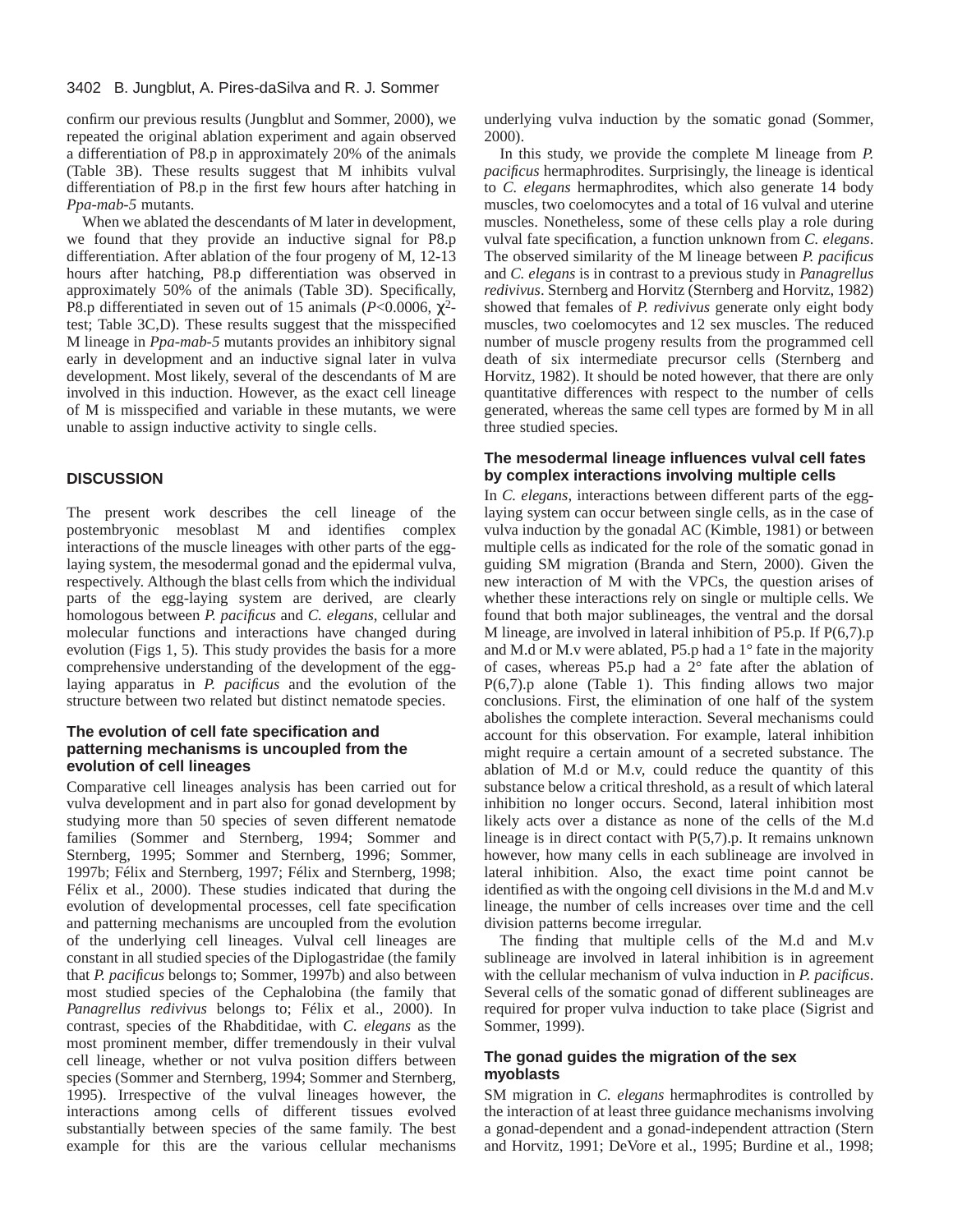|                                                                                                                                        | Ppa-mab-5        | $Cel$ -mab-5     | $Cel-hlh-8$                  |  |
|----------------------------------------------------------------------------------------------------------------------------------------|------------------|------------------|------------------------------|--|
| <b>M</b> lineage defects                                                                                                               |                  |                  |                              |  |
| Early lineage defects                                                                                                                  | $>90\%$ defects  | Variable defects | Variable defects             |  |
| cc vs. SM specification                                                                                                                | No cc, no SM     | No cc, extra SM  | Most have cc, often extra SM |  |
| SM migration                                                                                                                           | Cells not formed | Normal           | Normal                       |  |
| Egg-laying defect                                                                                                                      | Strong defect    | No defect        | Strong defect                |  |
| <b>Pn.p lineage defects</b>                                                                                                            |                  |                  |                              |  |
| P8.p differentiation                                                                                                                   | $+++$            |                  |                              |  |
| Cel-mab-5 and Cel-hlh-8 data (Kenyon, 1986; Corsi et al., 2000), respectively.<br>Only postembryonic cc (coelomocytes) are considered. |                  |                  |                              |  |

**Table 4. Comparison of** *mab-5* **mutant phenotypes in** *P. pacificus* **and** *C. elegans*

Branda and Stern, 2000). We found that the SMs cells in *P. pacificus* migrate anteriorly in gonad-ablated animals suggesting that wild-type animals contain both a gonaddependent and a gonad-independent guidance mechanism. These experiments, however, do not indicate if a gonaddependent repulsion also exists, as in *C. elegans*. To obtain further insight, SM migration-defective mutants have to be isolated in *P. pacificus*. In *C. elegans*, SM migration-defective mutants have been isolated as egg-laying defective mutants. Unfortunately, work described here indicates that a substantial amount of *Ppa-mab-5* mutant animals are egg-laying positive although no SM cells are generated. Thus, at least partial egglaying can occur in *P. pacificus* in the absence of a complete egg-laying apparatus, which complicates the genetic isolation of SM-defective mutants.

## **Novel functions of Ppa-MAB-5 in mesodermal patterning**

Mesodermal patterning in *P. pacificus* and *C. elegans* is specified during embryonic and postembryonic development. In recent years, several genes involved in postembryonic mesodermal patterning have been identified in *C. elegans*, involving several transcription factors: the homeodomain factor MAB-5 (Kenyon, 1986; Costa et al., 1998), HLH-8, a Twist homolog (Harfe et al., 1998), the *C. elegans* E/Daughterless homolog (Krause et al., 1997) and CEH-20, the extradenticle homolog (Liu and Fire, 2000).

Genetic and molecular studies of *P. pacificus* vulva development identified *Ppa-mab-5* as an important patterning gene, the absence of which results in ectopic vulva differentiation of P8.p (Jungblut and Sommer, 1998). In this study we show that *Ppa-mab-5* mutants have multiple defects in the M lineage resembling both the *Cel-mab-5* and the *Celhlh-8* genes (Table 4). For example, the division axes of M and Mx are strongly altered from wild-type in *Ppa-mab-5* mutants. The penetrance of this defect is much stronger in *Ppa-mab-5* than in *Cel-hlh-8* and *Cel-mab-5* mutants (Table 4).

With regard to later M lineage defects, *Ppa-mab-5* resembles some but not all known phenotypes of *Cel-mab-5*. For example, *Ppa-mab-5* and *Cel-mab-5* have similar coelomocyte defects, indicating that the role of MAB-5 during coelomocyte specification is conserved. In contrast, based on the strong early M lineage defect in *Ppa-mab-5* mutants, no proper SM cells are formed leading to the absence of sex muscles. In *Celmab-5* extra SM-like cells are observed and SM cells migrate and divide, as in wild type. As a result, *Cel-mab-5* animals are not egg-laying defective, whereas the *Ppa-mab-5* mutant was originally isolated based on its egg-laying defective phenotype (Jungblut and Sommer, 1998). Thus, the role of MAB-5 in SM specification has changed during nematode evolution. The detailed comparison of M lineage patterning in *mab-5* mutants between *P. pacificus* and *C. elegans* indicates both conservation and change of gene function. Similar results have been obtained for the homeotic gene *lin-39* and the *even-skipped* homolog *vab-7* during vulva development (Eizinger and Sommer, 1997; Sommer et al., 1998; Jungblut and Sommer, 2001).

## **The interaction between M and P8.p is complex and involves multiple cells**

The ectopic differentiation of P8.p in *Ppa-mab-5* animals represents another novel aspect of MAB-5 function, which is not present in *Cel-mab-5*. Previous studies have indicated that the M lineage is involved in the induction of P8.p differentiation in the *Ppa-mab-5* mutant (Jungblut and Sommer, 2000). However, more detailed cell ablation studies of the M lineage at different time points during development suggest a more complex interaction between M and P8.p (Table 3). During early larval development, the M lineage provides an inhibitory signal that antagonizes P8.p differentiation, whereas later in development, M and its descendants induce P8.p differentiation in the absence of MAB-5 function (Fig. 5). It remains unknown, which tissue could be the target for the inhibition by the M lineage early in larval development. One candidate could be the gonad. To test this hypothesis, we ablated Z(1-4) and M simultaneously in *Ppa-mab-5* mutants, but observed P8.p differentiation to a similar degree as in M ablated animals alone (data not shown). Another hypothesis is, that complex interactions among the VPCs are of importance, and cell ablation studies to address this question have been initiated (M. Zheng and R. J. S., unpublished observation). Finally, it should be noted that we cannot rule out that the observed interaction between P8.p and the M lineage in *Ppamab-5* mutants is neomorphic and that no similar interactions exist in wild-type animals. If M or P8.p are ablated in wildtype animals, normal vulval patterning is observed as a result of the redundant nature of several overlapping specification mechanisms (Jungblut and Sommer, 2000).

## **Nematode developmental evolution and the C. elegans anchor cell**

The first inductive interaction discovered in nematode postembryonic development was the induction of the vulva by the anchor cell (Kimble, 1981). Given the invariant cell lineage